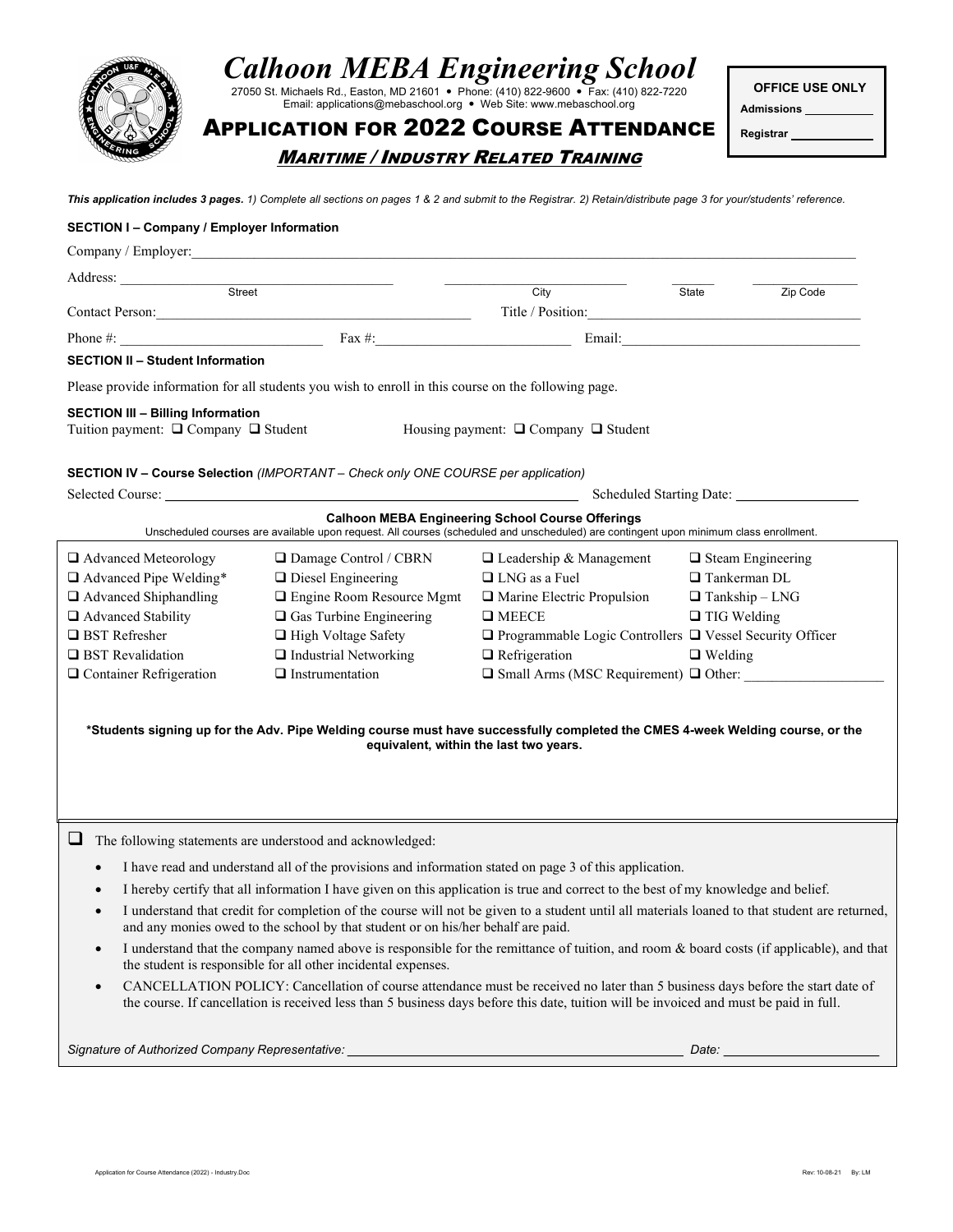#### CALHOON MEBA ENGINEERING SCHOOL Page 2 Maritime / Industry Related Training

#### Student Information

| Please duplicate this page if more space is needed to list students for this course application. |                                              |                |      |                                                                                                                                                                                                                                                     |       |                                   |  |
|--------------------------------------------------------------------------------------------------|----------------------------------------------|----------------|------|-----------------------------------------------------------------------------------------------------------------------------------------------------------------------------------------------------------------------------------------------------|-------|-----------------------------------|--|
|                                                                                                  | Starting Date: __________                    |                |      |                                                                                                                                                                                                                                                     |       |                                   |  |
| Total Students: Total Students                                                                   | $\Box$ All students are listed on this page. |                |      | This is Student Information page ______ of ______.                                                                                                                                                                                                  |       |                                   |  |
| Name:                                                                                            |                                              |                |      |                                                                                                                                                                                                                                                     |       | OFFICE USE ONLY<br>Student ID #__ |  |
| Last                                                                                             |                                              | First          |      | Social Security #<br>M.I. The contract of the contract of the contract of the contract of the contract of the contract of the contract of the contract of the contract of the contract of the contract of the contract of the contract of the contr |       |                                   |  |
| Address:                                                                                         | Street                                       |                |      | City                                                                                                                                                                                                                                                | State | Zip Code                          |  |
| Phone $\#$ :                                                                                     |                                              |                |      | Email Address: The Contract of the Contract of the Contract of the Contract of the Contract of the Contract of the Contract of the Contract of the Contract of the Contract of the Contract of the Contract of the Contract of                      |       |                                   |  |
| $\Box$ On-campus room only $\Box$ Meals only $\Box$ On-campus room & meals $\Box$ None           |                                              |                |      |                                                                                                                                                                                                                                                     |       |                                   |  |
| Name: $\frac{1}{\sqrt{1-\frac{1}{2}}\cdot\frac{1}{2}}$                                           |                                              |                |      |                                                                                                                                                                                                                                                     |       | OFFICE USE ONLY<br>Student ID #   |  |
| $\overline{Last}$                                                                                |                                              | First          | M.I. | Social Security #                                                                                                                                                                                                                                   |       |                                   |  |
|                                                                                                  | Street                                       |                |      | City                                                                                                                                                                                                                                                | State | Zip Code                          |  |
|                                                                                                  |                                              |                |      | Email Address: No. 1996. The Contract of the Contract of the Contract of the Contract of the Contract of the Contract of the Contract of the Contract of the Contract of the Contract of the Contract of the Contract of the C                      |       |                                   |  |
| $\Box$ On-campus room only $\Box$ Meals only $\Box$ On-campus room & meals $\Box$ None           |                                              |                |      |                                                                                                                                                                                                                                                     |       |                                   |  |
| Name: $\frac{1}{\sqrt{1-\frac{1}{2}}\cdot\frac{1}{2}}$                                           |                                              |                |      |                                                                                                                                                                                                                                                     |       | OFFICE USE ONLY<br>Student ID #   |  |
| $\overline{Last}$                                                                                |                                              | First          |      | M.I.<br>Social Security #                                                                                                                                                                                                                           |       |                                   |  |
| Address:                                                                                         | Street                                       |                |      | City                                                                                                                                                                                                                                                | State | Zip Code                          |  |
| Phone $\#$ :                                                                                     |                                              |                |      |                                                                                                                                                                                                                                                     |       |                                   |  |
| $\Box$ On-campus room only $\Box$ Meals only $\Box$ On-campus room & meals $\Box$ None           |                                              |                |      |                                                                                                                                                                                                                                                     |       |                                   |  |
| Name: $\frac{1}{\sqrt{1-\frac{1}{2}}\cdot\frac{1}{2}}$                                           |                                              |                |      |                                                                                                                                                                                                                                                     |       | OFFICE USE ONLY<br>Student ID #   |  |
| Last                                                                                             |                                              | First          | M.I. | Social Security #                                                                                                                                                                                                                                   |       |                                   |  |
| Address:                                                                                         | Street                                       |                |      | City                                                                                                                                                                                                                                                | State | Zip Code                          |  |
| Phone #: $\qquad \qquad$                                                                         |                                              |                |      |                                                                                                                                                                                                                                                     |       |                                   |  |
| $\Box$ On-campus room only $\Box$ Meals only $\Box$ On-campus room & meals $\Box$ None           |                                              |                |      |                                                                                                                                                                                                                                                     |       |                                   |  |
| Name: $\frac{1}{\sqrt{1-\frac{1}{2}}\cdot\frac{1}{2}}$                                           |                                              |                |      |                                                                                                                                                                                                                                                     |       | OFFICE USE ONLY                   |  |
| Last                                                                                             |                                              | First          | M.I. | Social Security #                                                                                                                                                                                                                                   |       | Student ID #                      |  |
| Address:                                                                                         | <b>Street</b>                                |                |      | City                                                                                                                                                                                                                                                | State | Zip Code                          |  |
| Phone#:                                                                                          |                                              | Email Address: |      |                                                                                                                                                                                                                                                     |       |                                   |  |
| $\Box$ On-campus room only $\Box$ Meals only $\Box$ On-campus room & meals $\Box$ None           |                                              |                |      |                                                                                                                                                                                                                                                     |       |                                   |  |
| Name: $\frac{1}{\sqrt{1-\frac{1}{2}} \cdot \frac{1}{2}}$                                         |                                              |                |      |                                                                                                                                                                                                                                                     |       | OFFICE USE ONLY<br>Student ID#    |  |
| Last                                                                                             |                                              | First          | M.I. | Social Security #                                                                                                                                                                                                                                   |       |                                   |  |
| Address:                                                                                         | Street                                       |                |      | City                                                                                                                                                                                                                                                | State | Zip Code                          |  |
| Phone #:                                                                                         |                                              | Email Address: |      |                                                                                                                                                                                                                                                     |       |                                   |  |
| $\Box$ On-campus room only $\Box$ Meals only $\Box$ On-campus room & meals $\Box$ None           |                                              |                |      |                                                                                                                                                                                                                                                     |       |                                   |  |